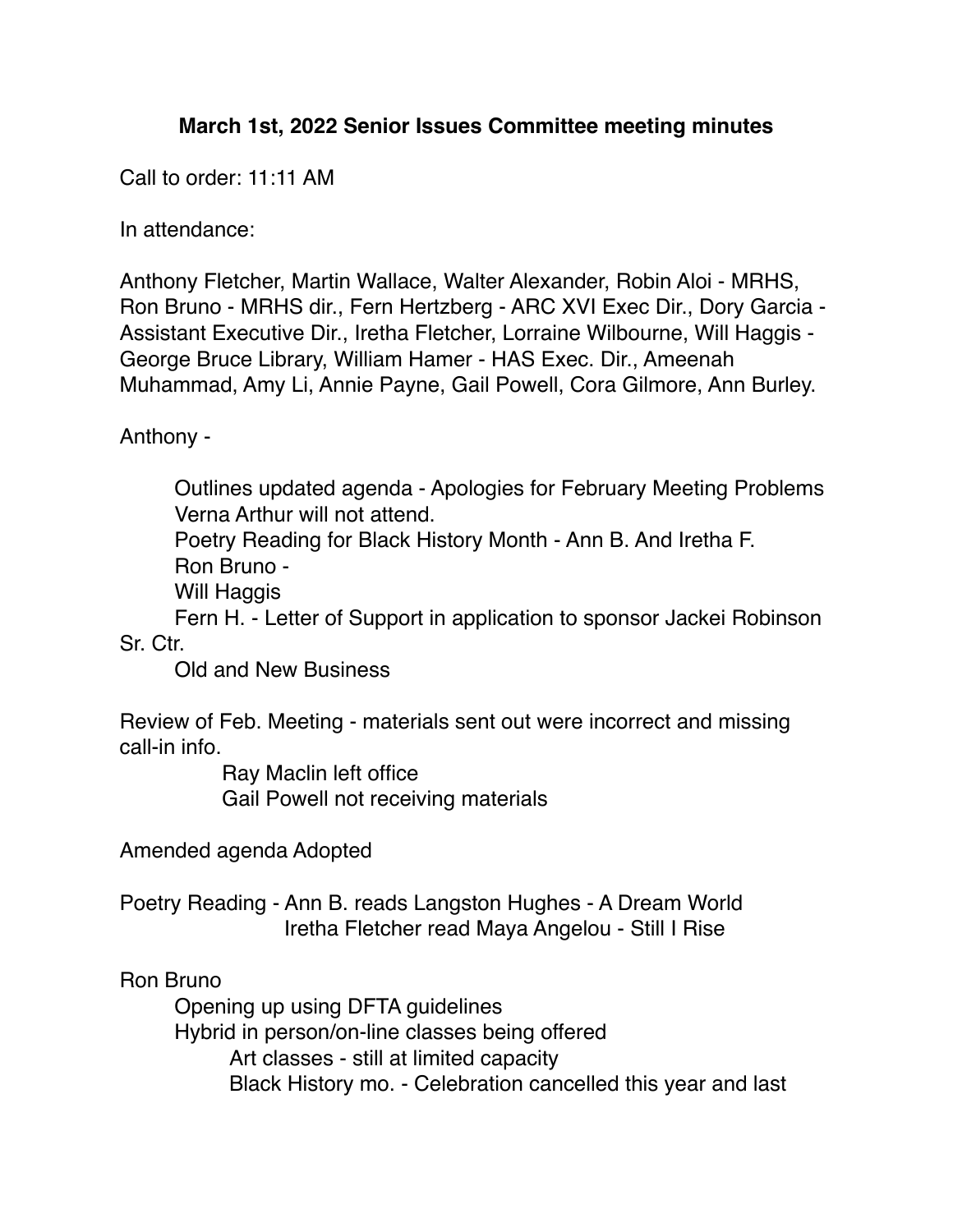year due to pandemic

Insert in newsletter of NY Historical Society Lorraine W - Promoted item that included one of our residents Online programs - go to website - must register - anyone can

join

A Fletcher - Where is funding coming from? M'side Gardens? MHRS? Other orgs would probably like to help

Ron Bruno - will accept help from orgs willing to donate - ronb@mrhsny.org mrhsny.org

William Hamer - Shout out to Ron - Kudos. We work just north of you at 3333 B'way. M'side Heights Comm. Coalition provides help.

Will Haggis - Library offering tax prep help - see flyer for locations

Walter - Taxes online - watch out for 'free' services that aren't free in the end. Is there an income max? Is tax help free for real?

\*\*Started recording to cloud at 12:15\*\*

At Countee help on hand. At other locations, people prepare taxes for you. There is an income threshold - links list income - \$60,000 range I think but need to check.

Anthony - be cautious doing anything on line. I you don't have a computer - you can call libraries directly. Please continue to forward items to us for our mailings.

Gail P. - Still not receiving mailings!

Will Haggis - Black History Month - Book display; art exhibit - William Kitt - 18 pieces on display. Women's History month display is going up.

Robin from Arts and Minds - rogina@mrhsny.org

Open to people from gardens in person or via zoom, inside or outside.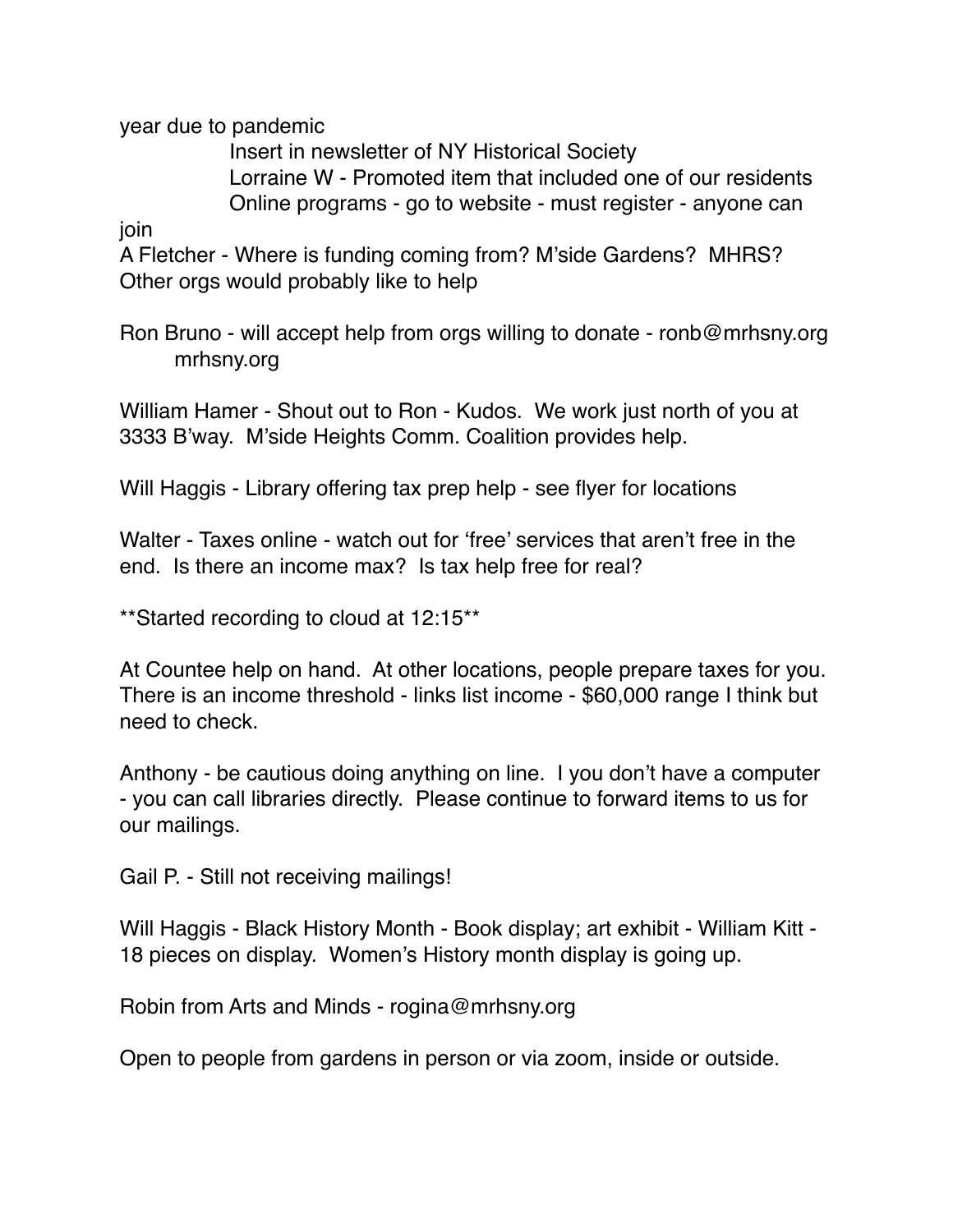Financial planning workshop on March 17th. March 31st - movie - every month. 100 max on zoom but open to wider community.

Need to limit # of screens - assume 2 people per screen participant and caregiver for arts and minds. Art for people with cognitive decline.

Run two different ways, 1st and third Tuesday of the month. First one is April 5th.

1st meeting - educator introduces 1 or more pieces of art - gives history, museum location, etc.

2nd meeting - discuss art - last 15 min. Dedicated to making a piece of art. Transformative and engaging. Supplies are inexpensive - paper, colored pencils, etc.

A Fletcher - Virtual participants - MRHS - constrained in terms of invitees and are programs archived?

Ron - limit on zoom account of 100. Yes, guest speakers will be archived on website.ff

Fern H. - Arc XVI Fort Wa. Sponsor 3 senior centers and transportation in CB's 9-12

Senior center RFP - Charles Wohlberg - not accepted for Jackie Robinson Senior Ctr.

W. Hamer - Fern supported growth of HAS, we know her work, need quality providers. I support F. Hertzberg in bid.

Martin and Anthony - Wonderful Opportunity. Resolution adopted by committee sent to and, hopefully, approved by board.

Fern H. - March 28th Deadline. We have been contractor since 1973.

DFTA splits up proposals - Finance to finance; program plan to another dept.; Organization's experience and history to another. Analysis of units of service, staffing proposal and paperwork audit.